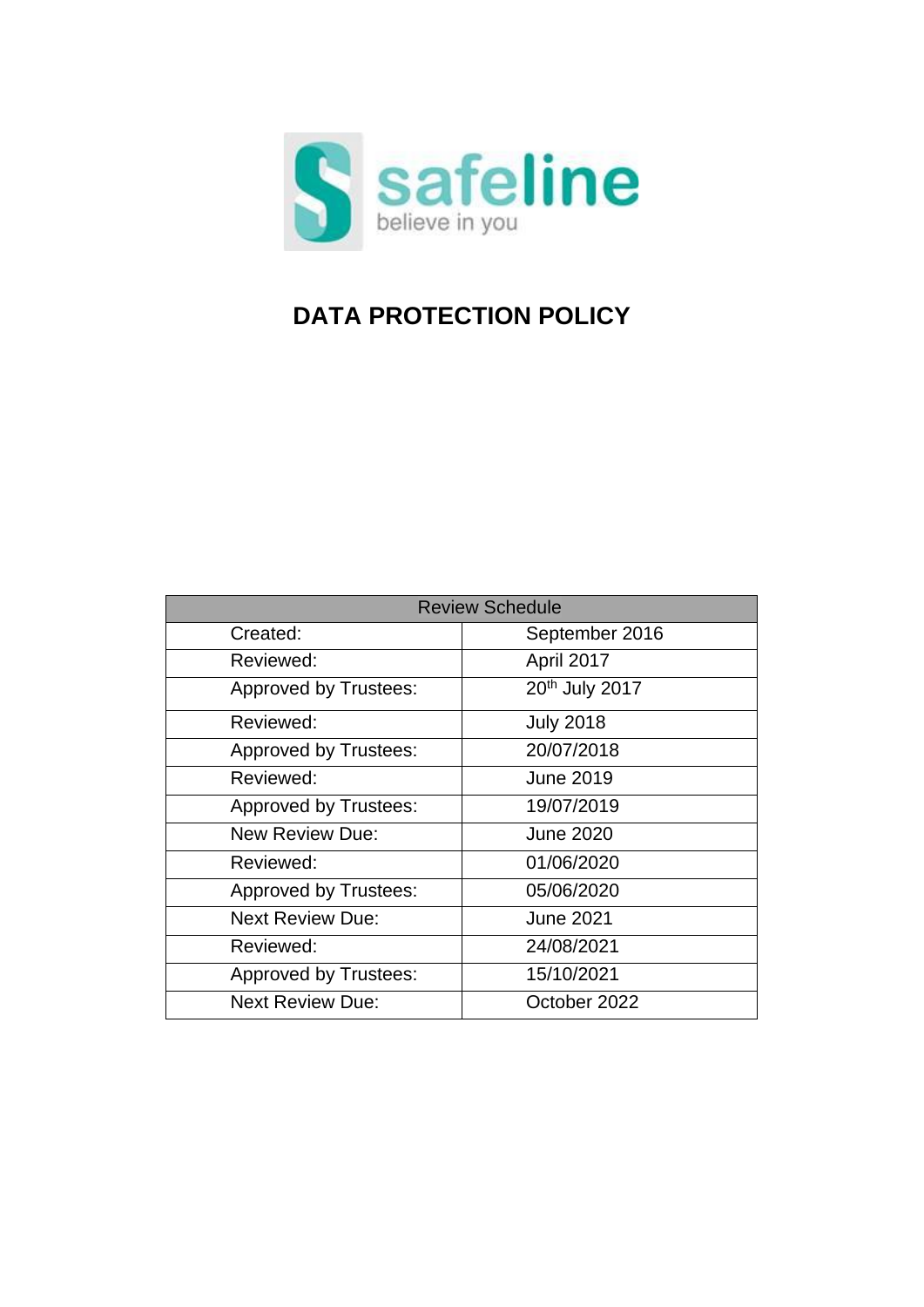#### CONTENTS: Page no.

| 1.0  | Purpose                          | 1               |
|------|----------------------------------|-----------------|
| 2.0  | Scope                            | 2               |
| 3.0  | <b>Definitions</b>               | $\overline{2}$  |
| 4.0  | <b>Responsibilities</b>          | 3               |
| 5.0  | <b>Guidelines</b>                | 4               |
| 6.0  | <b>Data Collection</b>           |                 |
| 7.0  | Data Storage Rules               | 6               |
| 8.0  | <b>IT Security</b>               | 8               |
| 9.0  | Data Transmission                | 9               |
| 10.0 | Data Use                         | 9               |
| 11.0 | Data Breaches                    | 9               |
| 12.0 | <b>Disclosure</b>                | 10              |
| 13.0 | Data Access and Accuracy         | 11              |
| 14.0 | Training                         | 12 <sup>2</sup> |
| 15.0 | Enforcement                      | 12              |
| 16.0 | <b>Monitoring and Review</b>     | 13              |
| 17.0 | <b>Links with Other Policies</b> | 13              |

#### **1.0 PURPOSE**

Safeline is fully committed to protecting personal data and complying with all data protection obligations as set out by the Data Protection Act 2018.

Safeline has a legal basis for processing certain data about its clients, staff, volunteers, partners and stakeholders. Safeline understands that it has a legal obligation to protect the personal data it holds and to ensure that appropriate security measures are in place to safeguard the integrity and security of that data.

The purpose of this policy is to outline how Safeline gathers, handles and retains its data in accordance with organisational standards and legal compliance (Data Protection Act 2018).

The purpose of this policy is to:

- Safeguard an individual's data rights:
- To offer transparency and clarity regarding data processing so individuals understand what happens to their data from the point of capture;
- To inform and educate the Safeline team about their responsibilities in relation to data protection;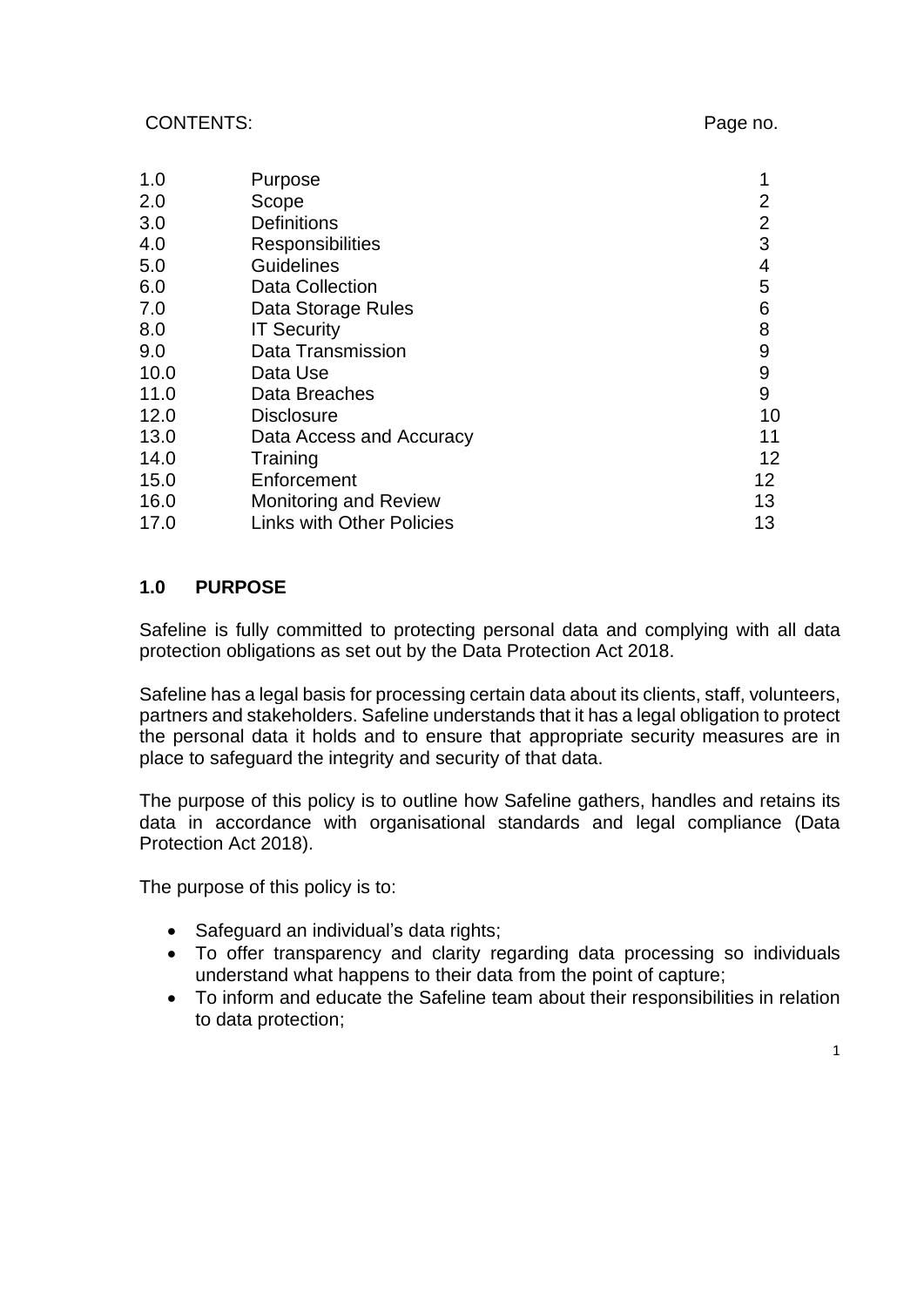- Protect Safeline from breaches of confidentiality e.g. information being given out inappropriately;
- Limit reputational damage e.g. Safeline could suffer if an unauthorised source successfully gained access to personal data.

# **2.0 SCOPE**

This policy applies to Safeline employees, volunteers, clients, partners, stakeholders, contractors and suppliers. It applies to all data collected and processed within Safeline, whether electronic or written form, or other material, relating to identifiable individuals.

Safeline Data Protection Policy is operated in accordance with the laws of England and Wales.

# **3.0 DEFINITIONS**

3.1 **DATA PROTECTION:** the legal control over access to and use of data.

3.2 **DATA:** Information which is collected, processed or recorded about a **data subject** (i.e. client, employee, donor, supplier). This data can be in both written and electronic form and held in a structured and systematic format (i.e. filing system/database).

3.3 **PERSONAL DATA:** Information relating to an identifiable person i.e. name, address, identification number, location data, online identifier (i.e. web analytics), IP address, photo, CCTV, expression or opinion.

3.4 **SPECIAL CATAGORIES OF PERSONAL DATA:** Racial, ethnic origin, political opinions, religious beliefs, trade union membership, genetic and biometric data, health, sexual orientation, all of which are deemed sensitive and are granted greater protection due to the risk to a person's fundamental rights and freedoms. For example, by putting them at risk of unlawful discrimination.

3.5 **DATA CONTROLLER:** The person who, either alone or with others, decides what personal information Safeline will hold and how it will be used.

3.6 **DATA PROCESSOR**: any person who processes the data on behalf of the data controller.

3.7 **DATA PROCESSING:** means collecting, amending, handling, storing or disclosing personal information.

2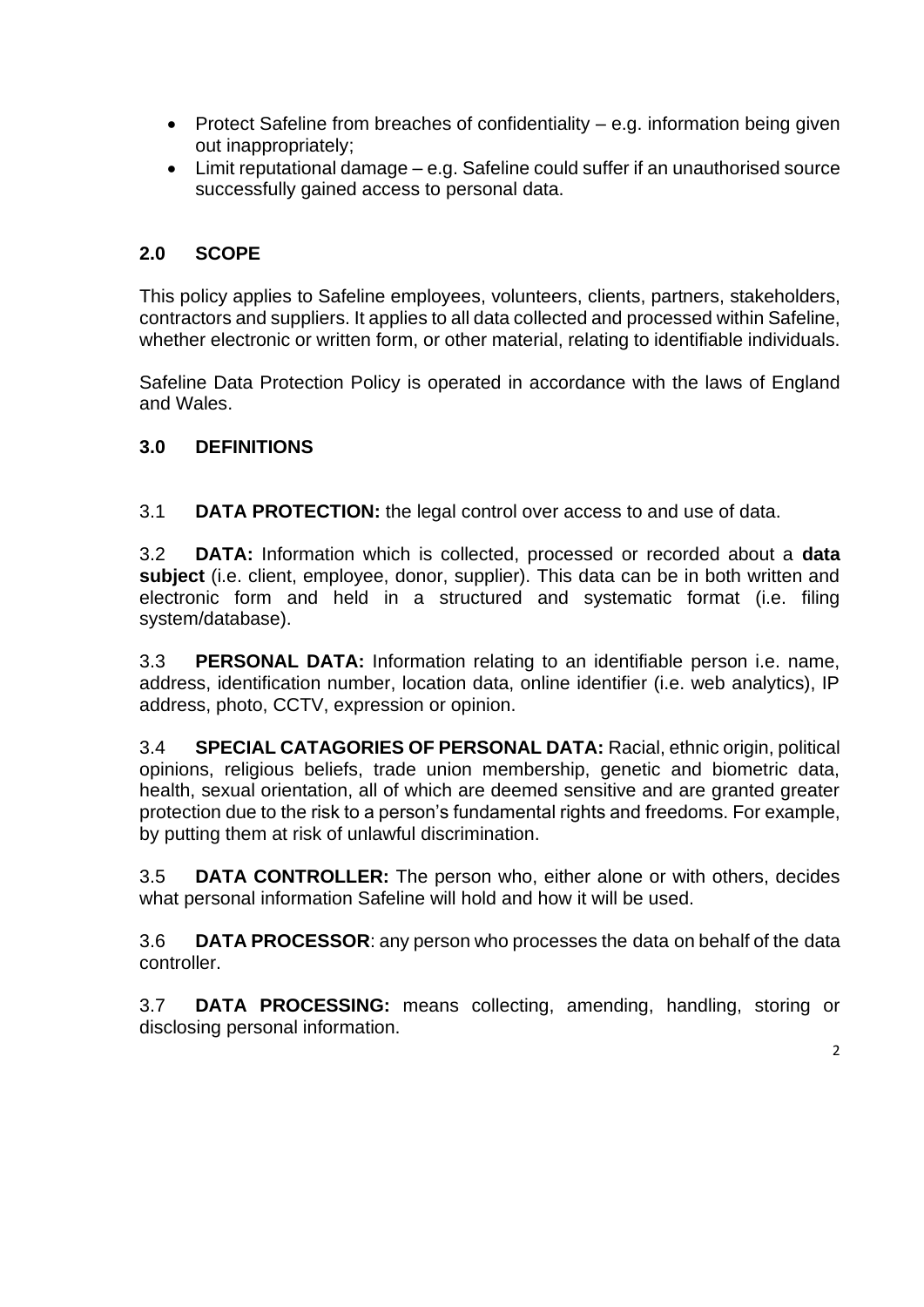# **4.0 RESPONSIBILITIES**

- 4.1 The Data Protection Officer, currently the CEO, is responsible for:
	- Briefing the Trustee Board on data protection responsibilities:
	- Working in conjunction with the Senior Leadership Team (SLT) to ensure Safeline's legal basis for processing data;
	- Notifying the Information Commissioners Office (ICO) of any data breaches within the recommended time frame of 72 hours;
	- Leading with the investigation of a data breach;
	- Approving unusual or controversial disclosures of personal data;
	- Approving contracts and data sharing agreements with data processors,
	- Approving privacy statements;
	- Working in conjunction with the SLT to determine the need for data impact assessments;
	- Working in conjunction with the operational leads to devise operational procedures (including induction and training) to ensure that good data protection practice is established and followed;
	- Addressing any data protection queries including those from external media outlets;
	- Where necessary, working with other staff to ensure marketing initiatives abide by data protection principles;
	- Approving any data statements attached to communications such as emails and letters;
- 4.2 The Head of Operational Services is responsible for:
	- Reviewing the Data Protection Policy and associated policies annually as agreed;
	- Working in conjunction with the CEO and colleagues on the SLT to devise operational procedures (including induction and training) to ensure that good data protection practice is established and followed;
	- Managing the data sharing partnership with Safeline's accountants, HR contractor and IT contractor(s);
	- Ensuring all systems, operational services and equipment used for storing data meet acceptable security standards;
	- Liaising with Safeline's IT contractors to confirm regular checks and scans are carried out to ensure security hardware and software is functioning properly;
	- Evaluating any third-party services that the organisation is considering using to store or process data, for instance, cloud computing services;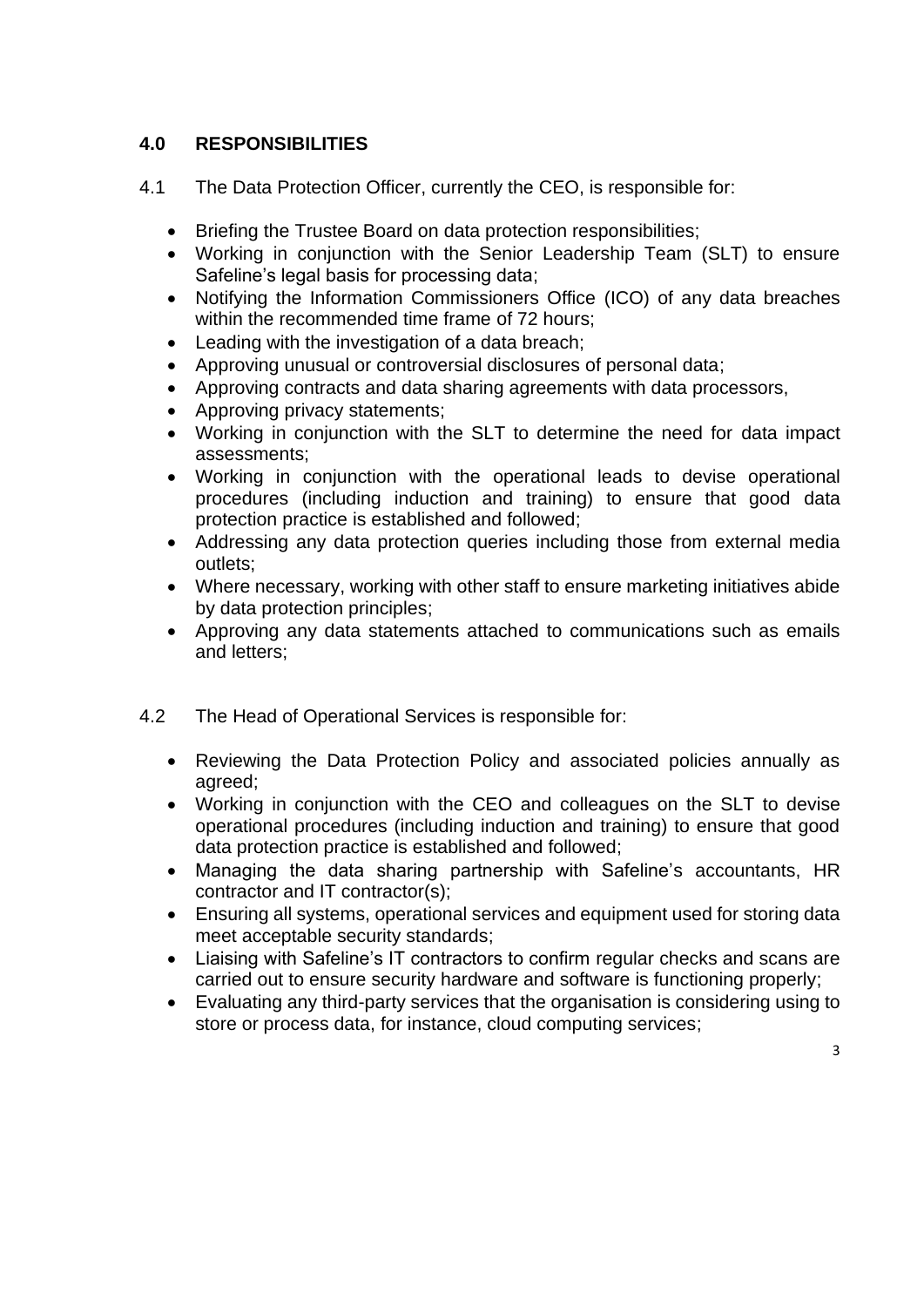- Writing data protection statements attached to communications such as emails and letters (prior to CEO approval).
- 4.3 Senior Leadership Team each department, where personal data is handled, is responsible for complying with this policy. Heads of departments are responsible for (in relation to their department):
	- Identify Safeline's legal basis for processing data;
	- Notify the CEO of any changes in their use of personal data that might affect Safeline's legal basis for processing data;
	- Informing supervisees of their responsibilities in relation to data processing;
	- Identifying and sourcing any data protection training needs of supervisees;
	- Informing the CEO and SLT of data protection issues;
	- Handling data subject access requests in relation to their department;
	- Writing privacy statements (prior to CEO approval) and managing their delivery;
	- Reviewing privacy statements, when deemed necessary, to ensure they are still fit for purpose;
	- Writing data sharing agreements with data processors (prior to CEO approval).
- 4.4 Staff, counsellors, contractors and volunteers all individuals are required to read, understand and accept any policies and procedures that relate to the personal data they may handle during their work.
- 4.5 Data Processor when work is outsourced and involves a contracting organisation having access to personal data, there must be a suitably written contract and Data Sharing Agreement in place. Each party is responsible for ensuring their data protection processes are fully compliant with data protection regulations in accordance with the laws of England and Wales.

#### **5.0 GUIDELINES**

- 5.1 In order to ensure that there is no unauthorised or unlawful processing or disclosure of data, all data is:
	- Fairly and lawfully processed;
	- Obtained only for specific purposes as specified at the point of capture, and not processed in any manner incompatible with those purposes;
	- Adequate, relevant, accurate and not excessive in relation to those purposes;
	- Not kept for longer than is necessary;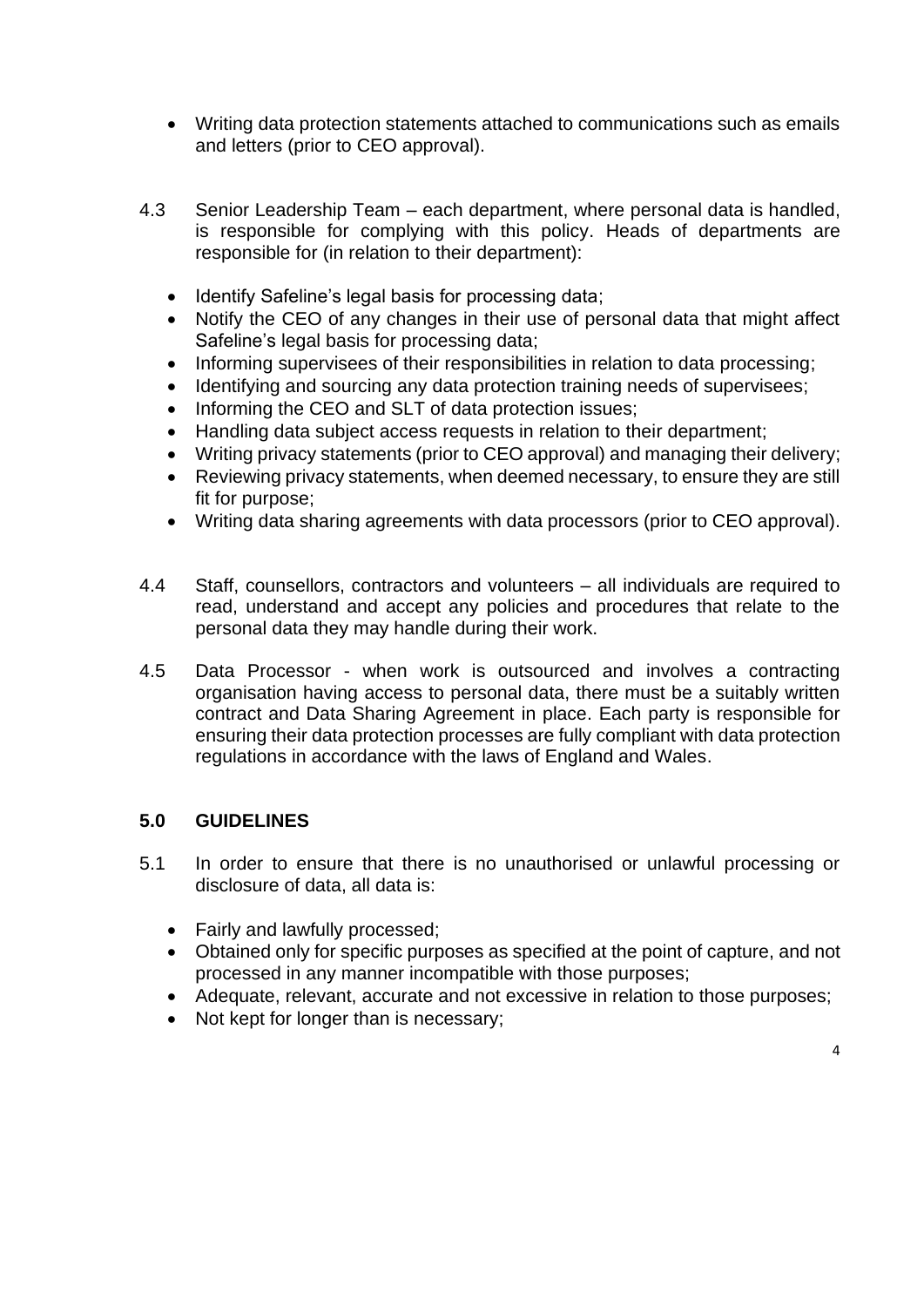- Processed in line with the data subject's rights under the Data Protection Act 2018;
- Not transferred outside the European Economic Area (EEA), unless that country or territory offers an adequate level of protection;
- Stored securely and kept by the data controller who takes appropriate measures to protect and prevent any unauthorised or unlawful processing or accidental loss, destruction or damage to personal information.
- 5.2 Safeline will:
	- Comply with both the law and good practice;
	- Ensure they have identified their legal basis for processing data and have sought a data subject's affirmative and freely-given consent where applicable;
	- Ensure robust procedures are in place to ensure all data is processed lawfully and kept secure;
	- Train and support staff, counsellors, contractors and volunteers who handle personal data so that they can act confidently and consistently in line with organisational policy;
	- Ensure only authorised people who need to access data for their work are granted access. Data will not be shared informally, internally or externally to non-authorised people;
	- Respect individuals' rights, and be open and honest with individuals whose data it holds;
	- Deal courteously and in line with ICO guidelines with any data subject access request and any enquiries about handling personal information;
	- Where applicable, ensure data is protected using encryption software/strong passwords which are not circulated;
	- Ensure that such data shall not be transferred to a country or territory outside the European Economic Area unless that country or territory ensures an adequate level of protection for the rights and freedoms of data subjects regarding the processing of personal information;
	- Ensure data is regularly reviewed and updated and deleted or responsibly disposed of if no longer required or out of date;
	- Provide Safeline clients and personnel clear information about why data is collected and how it is stored so that they can give informed consent;
	- Encourage staff to ask for help if unsure of their data protection responsibilities;
	- Ensure data is only shared/accessed by authorised parties.

# **6.0 DATA COLLECTION**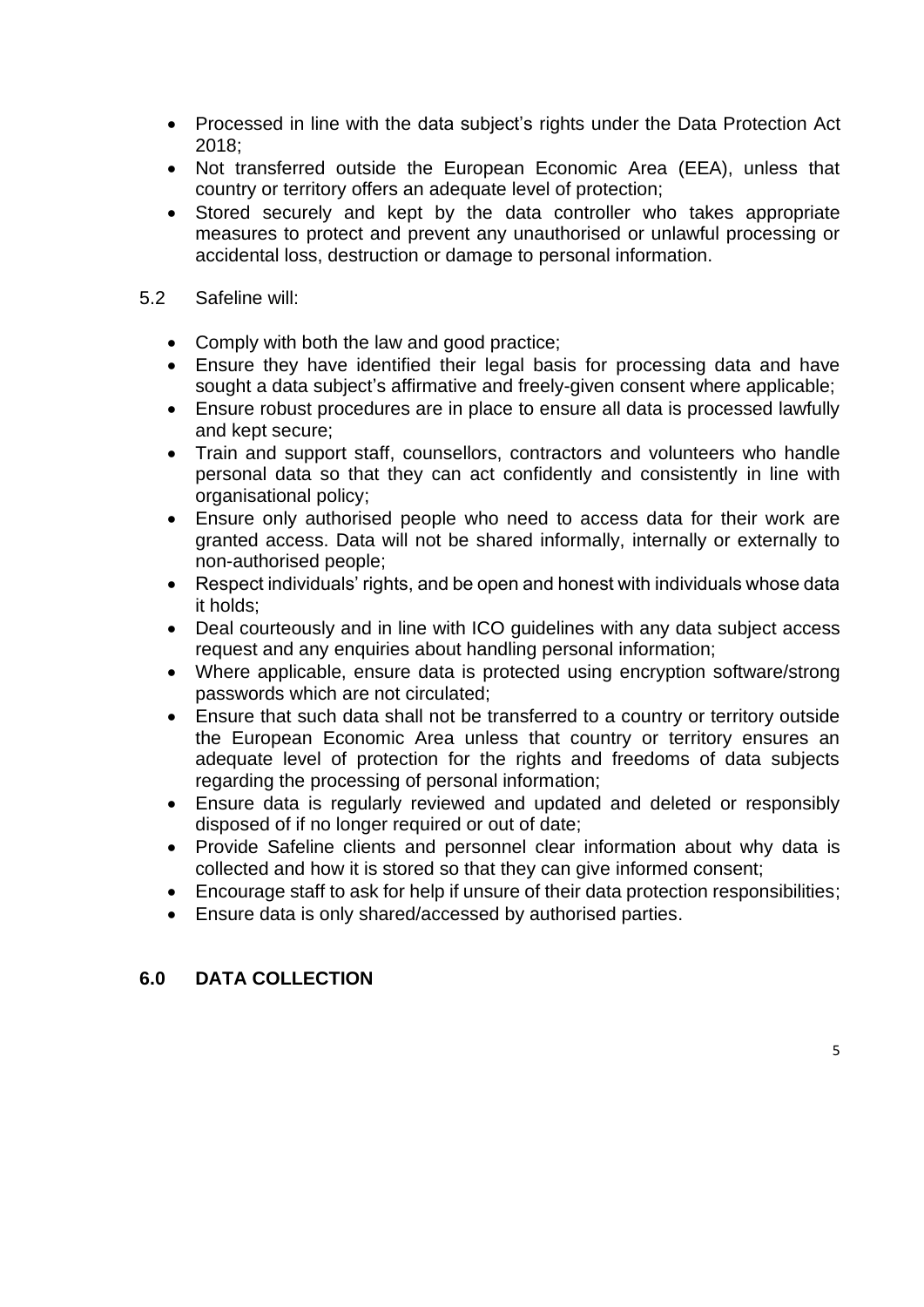- 6.1 The data Safeline collects and retains must be deemed necessary for the successful operation of the organisation. Examples of the data we collect include service users contact details, case notes, HR records or data needed to achieve organisational aims such as supporters' information.
- 6.2 Data may be held for the following purposes:
	- Service delivery
	- Employee administration
	- Fundraising
	- Achieving the objectives of a charitable organisation or voluntary body
	- Accounts & records
	- Advertising, marketing & public relations
	- Research
	- Volunteers
- 6.3 When collecting data, either in person or by completion of a form, Safeline will ensure that the data subject:
	- Clearly understands why the information is needed and how it will be used. For clients who are accessing Safeline's counselling, Independent Sexual Violence Advisor support (ISVA) and prevention services this will be explained at the point of referral and again during the initial assessment. Clients will be issued a data privacy statement explaining what data is captured, why and how their data is handled and stored. The same process will apply for children aged 13 and upwards. For clients under this age, consent will be sought from a nonabusing parent or guardian who will be responsible for explaining the implications to the child.
	- Understands the process should he/she decide not to give consent to processing;
	- As far as reasonably possible, grants explicit consent, either written or verbal for data to be processed;
	- Understands that in certain circumstances, under the Data Protection Act 2018, personal data may be disclosed to law enforcement agencies without the consent of the data subject;
	- Is, as far as reasonably practicable, competent enough to give consent and has given so freely without any duress;
	- Understands the process to follow if they wish to access their data and how to contact the ICO if they feel their data has been incorrectly or unlawfully processed. This will be explained in a data privacy statement that will be issued.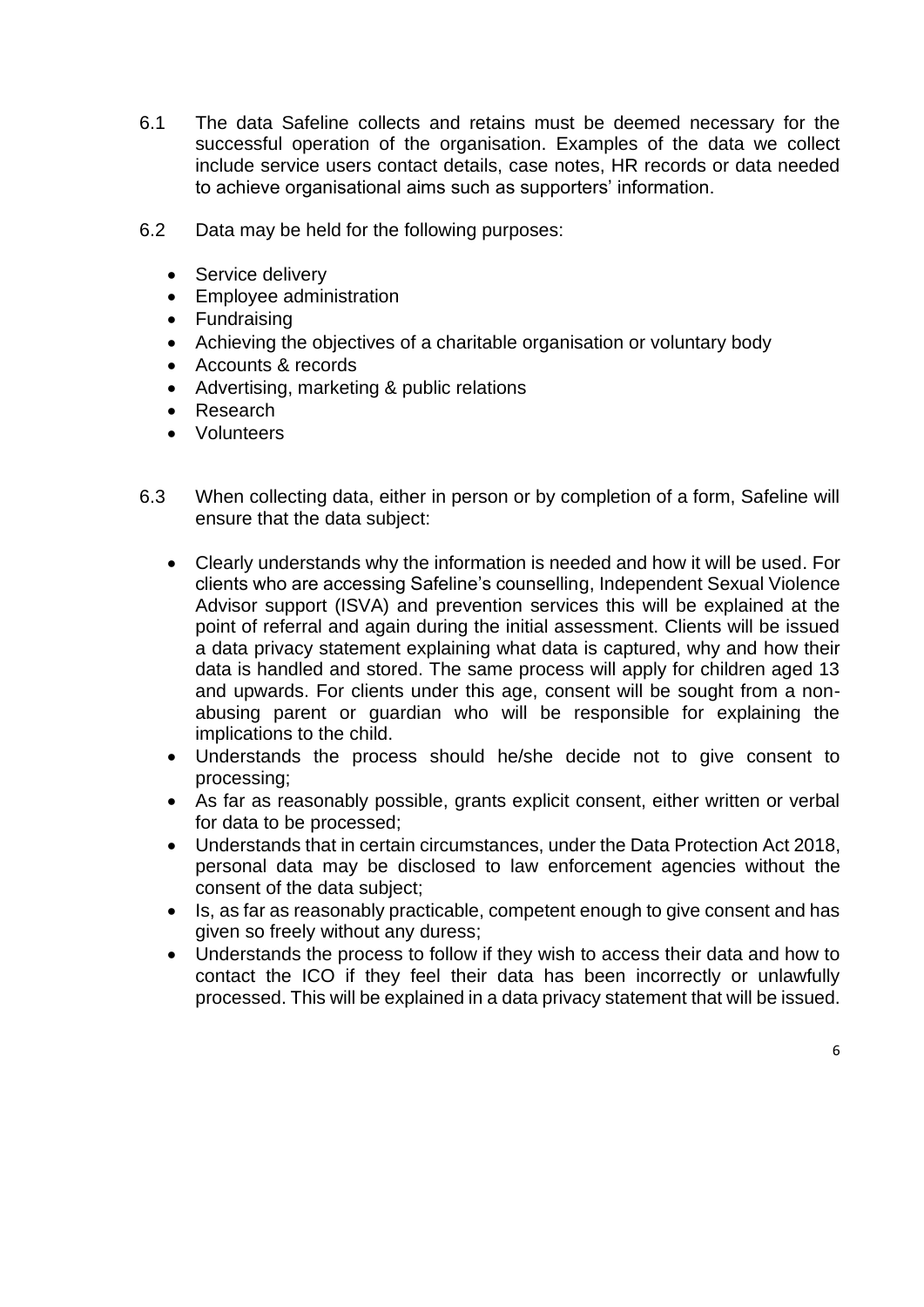# **7.0 DATA STORAGE RULES**

- 7.1 These rules describe how and where data should be securely stored.
- 7.2 When data is stored on paper, it should be kept in a secure place where unauthorised people cannot access it. This also applies to data that is usually stored electronically but has been printed out.
	- Client data should be anonymised via the use of an ID number coding system;
	- When not required, the paper or files should be kept in a locked drawer or filing cabinet;
	- Staff should make sure paper and printouts are not left where unauthorised people could see them, i.e. on a printer or desk;
	- Data printouts should be filed, shredded and disposed of securely when no longer required or when the data retention period has passed.
- 7.3 When data is stored electronically, it must be protected from unauthorised access, accidental deletion and malicious hacking attempts:
	- Data should be protected by strong passwords that are changed regularly and never shared between persons;
	- Electronic folders storing data should have limited permissions access;
	- If data is stored on removable media (like a CD or DVD), these should be kept locked away securely when not being used;
	- Data should only be stored on designated drives, servers and cloud-hosted platforms, and should only be uploaded to an approved computing service;
	- Servers containing personal data should be sited in a secure location, away from general office space;
	- Data should be backed up frequently. Those backups should be tested regularly, in line with Safeline's standard backup procedures;
	- Personal information stored on portable devices, such as memory sticks and laptops must be appropriately encrypted and password protected;
	- All servers and computers containing data should be protected by approved security software and a firewall;
	- All personal and organisational data is non-recoverable from any computer system previously used within Safeline;
	- Client data should be anonymised via the use of an ID number coding system.
- 7.4 All client notes including assessment forms, paper or electronic, employee, contractor and volunteer details and financial records will be kept for a period of 7 years and individuals should be informed accordingly. Referral forms from third parties or from clients who do not go on to access services will only be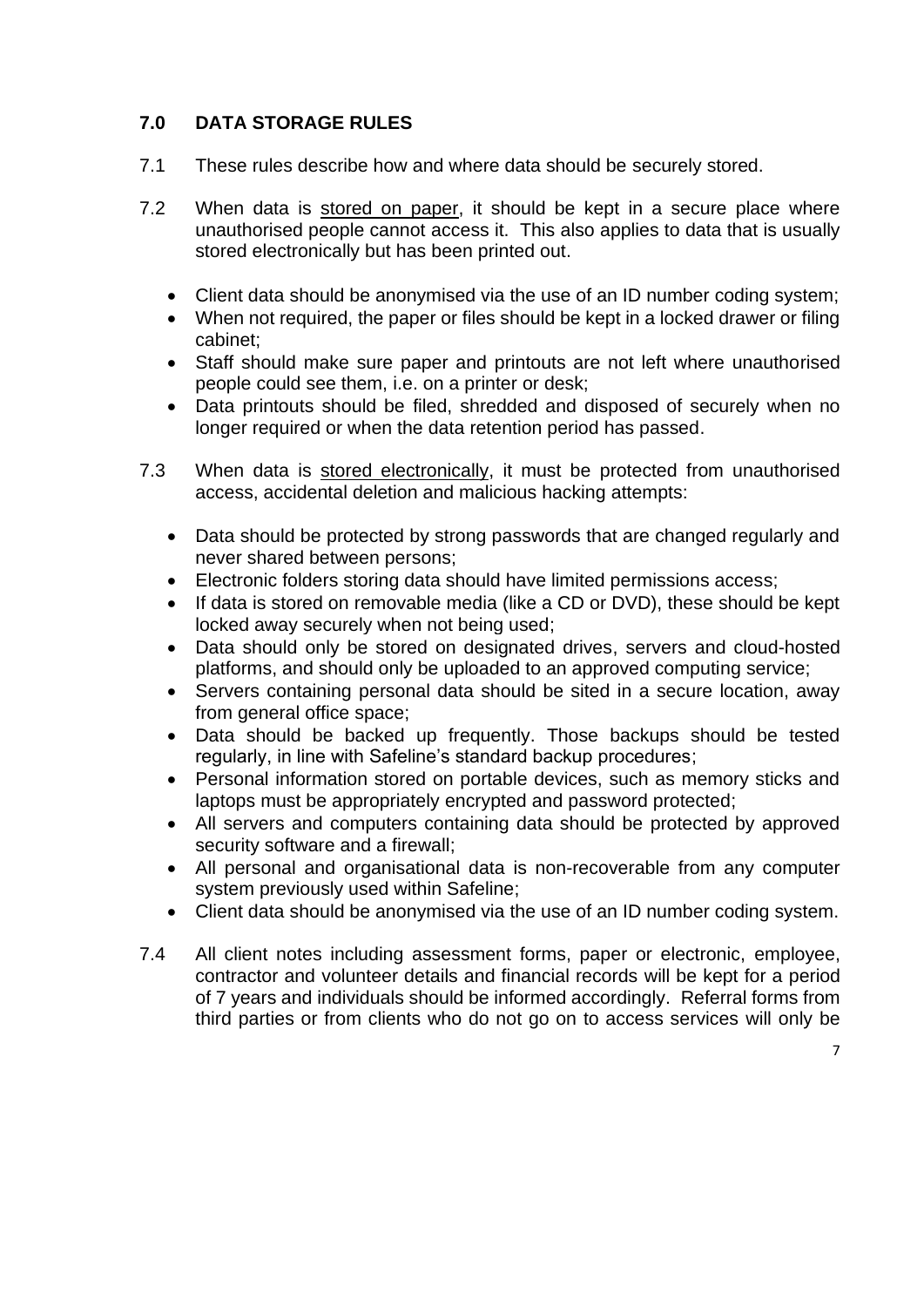stored for 6 months. Application forms for employment positions will be disposed of immediately if not shortlisted. Shortlisted application forms will be stored for no longer than 6 months.

7.5 Data protection procedures apply to office-based and remote/home working. If a Safeline employee, contractor or counsellor is carrying out Safeline work from home, they are expected to understand and follow the advised guidelines at all times. Wherever possible and practical, Safeline personnel will be given the equipment needed to work remotely which is to be used by the intended user only. If using non-Safeline issued equipment, the user is responsible for ensuring appropriate anti-virus and security software is in place before any Safeline work is carried out. No data is to be stored on non-Safeline issued equipment. When using a telephone/mobile phone to contact clients, all data should be removed immediately, and no data is to be stored on the equipment. Any hard copies of data should be kept in a lockable storage facility and returned to the office as soon as possible. This storage facility should only be accessed by the authorised person.

# **8.0 IT SECURITY**

- 8.1 All data stored within the IT platform meets a high level of security standards. Safeline's IT system runs from a core infrastructure that sits within a secure tier 3 enterprise grade data centre, which is fully accredited to all data centre standards. The services are monitored to detect possible service security breaches. All user end points that access the service are protected with antivirus protection and sit behind a hardware firewall.
- 8.2 Safeline's IT systems are cloud hosted. Any remote access is fully protected as the service runs from a datacentre and only the image viewed is transmitted to the local device. Our IT system protects the organisation from any data being saved on local devices with the ability to lockdown external drive access and local drive access to stop users from saving data to their local machines.
- 8.3 The datacentre is SS AE16 compliant and ISO 27001, ISO 14001 and ISO 9001 accredited through the landlord Digital Realty Trust. The supplier supports customers in a variety of industries, which must abide by multiple security standards including PCI, HIPPA, SSAE 16, ISO17799:2000, ISO/IEC TR14516, ITIL, SOX.
- 8.4 Safeline's IT contractors are trained in data protection processes and confidentiality and are compliant with both data protection legislation and good practice. A data sharing agreement is in operation between both parties.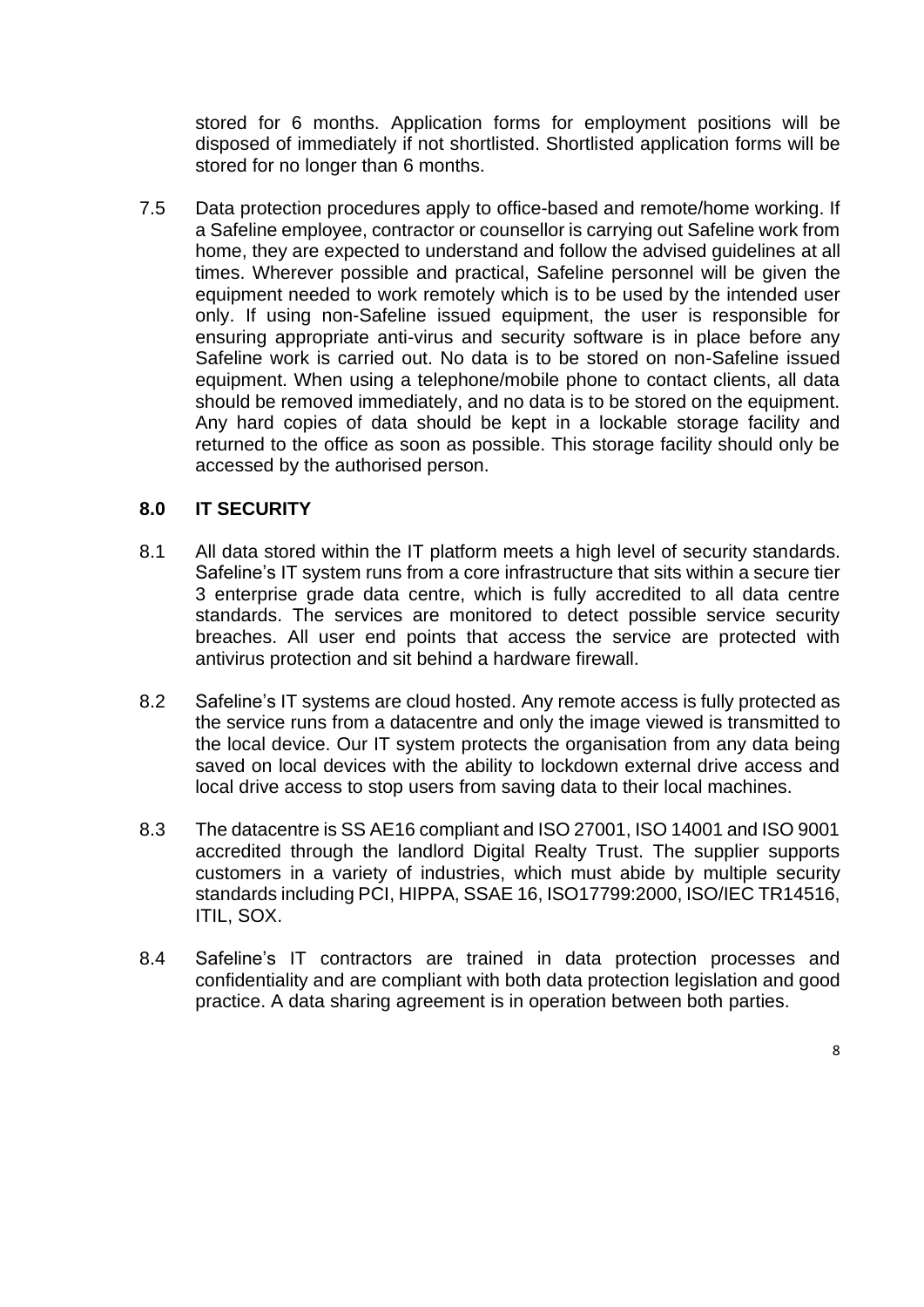# **9.0 DATA TRANSMISSION**

- 9.1 When data is transmitted as part of the therapeutic or emotional support process, for example, in online or telephone counselling or in helpline and online support work, care must be taken to safeguard the client:
	- Safeline will offer a clear informed consent process where information on services available and access to services is available via the website and in discussion with Safeline staff;
	- Safeline will offer clients the information they need to give informed consent. They will be asked what method of communication they prefer to use to access Safeline services, for example, information about which methods of communication are encrypted;
	- Methods of data transmission will be protected by strong passwords that are changed regularly and not circulated;
	- Interactions where data is transmitted will only take place via approved methods and platforms;
	- Clients will be given clear information about the records Safeline collects relating to its services in the form of a data privacy statement.

# **10.0 DATA USE**

- 10.1 It is when personal data is accessed and used that it can be at the greatest risk of loss, corruption or theft:
	- When working with personal data, employees should ensure their computer screens are always locked when left unattended;
	- Personal data should not be on display and be shared informally;
	- Wherever possible, data should be encrypted before being transferred electronically;
	- Personal data should never be transferred outside of the European Economic Area, unless that country or territory offers an adequate level of protection;
	- Employees should not save copies of personal data to their own computers, but always access and update the central copy of any data;
	- Data should be held in as few places as possible and updated regularly.

# **11.0 DATA BREACHES**

11.1 Safeline understands a data breach to be: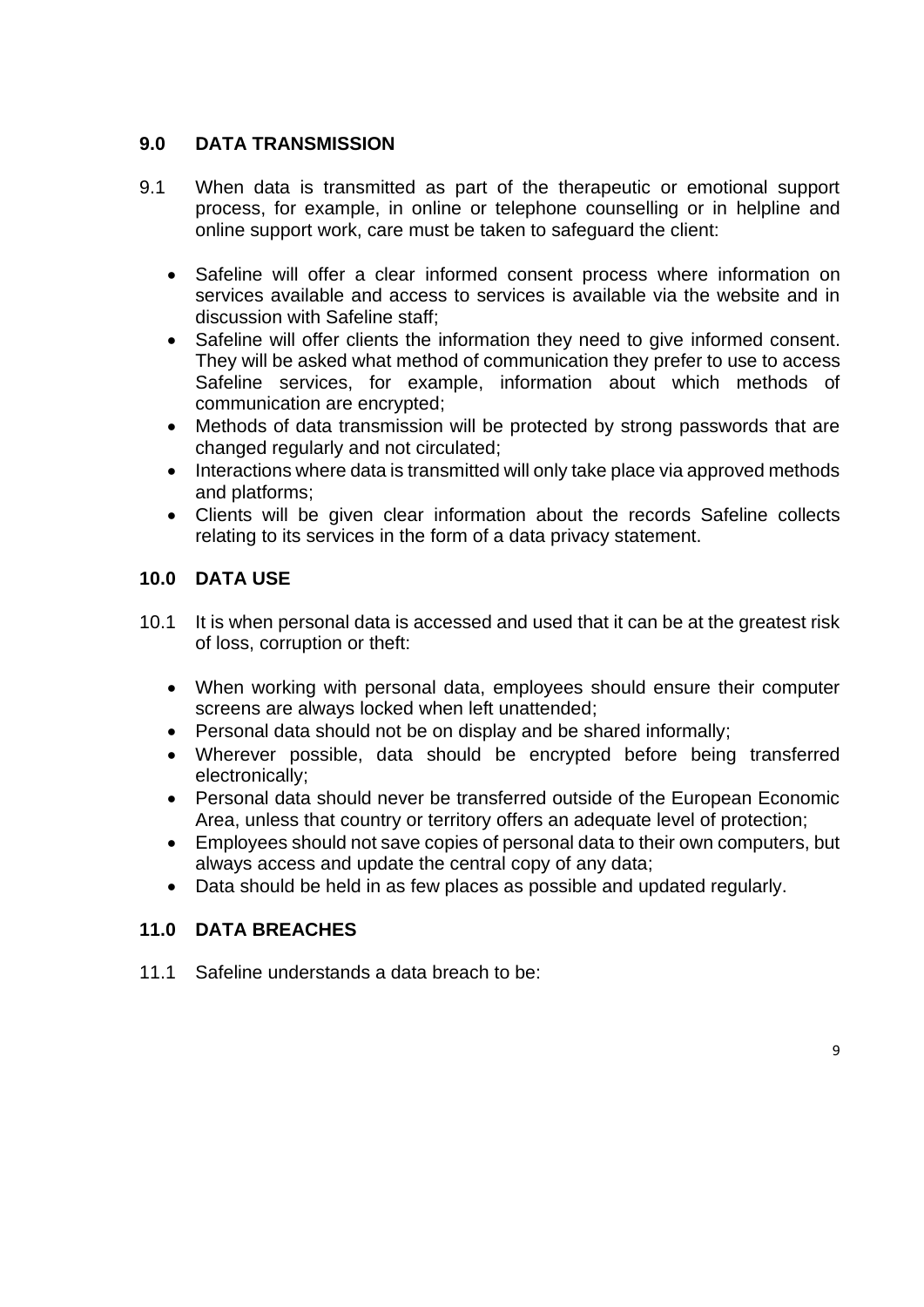"A security incident that has affected the confidentiality, integrity or availability of personal data. In short, there will be a personal data breach whenever any personal data is lost, destroyed, corrupted or disclosed; if someone accesses the data or passes it on without proper authorisation; or if the data is made unavailable, for example, when it has been encrypted by ransomware, or accidentally lost or destroyed." *Source: ICO*

- 11.2 Safeline will follow the guidelines as set out by the ICO in reporting data breaches, where a report will be filed with the ICO if Safeline has identified that a breach may cause severe risk to people's rights and freedoms.
- 11.3 In this event, the CEO will notify the ICO of a data breach within the 72 hours advised timeframe and notify Safeline's Trustee Board and all individuals whose data was breached promptly.
- 11.4 A review of Safeline's data protection processes and security measures will be carried out immediately.

#### **12.0 DISCLOSURE**

- 12.1 Safeline may share data with other agencies such as the local authority, funding bodies and other voluntary agencies. Unless Safeline is instructed to share this data by law, the data subject will be made aware of how and with whom their information will be shared.
- 12.2 There are circumstances where the law allows Safeline to disclose data (including special categories of personal data) without the data subject's consent. Under these circumstances, Safeline will disclose requested data. However, the data controller will ensure the request is legitimate, seeking assistance from the board and from the organisation's legal advisers where necessary. These circumstances are:
	- Carrying out a legal duty or as authorised by the Secretary of State;
	- Protecting vital interests of a data subject or other person;
	- The data subject has already made the information public;
	- Conducting any legal proceedings, obtaining legal advice or defending any legal rights;
	- Monitoring for equal opportunities purposes i.e. race, disability or religion;
	- Providing a confidential service where the data subject's consent cannot be obtained or where it is reasonable to proceed without consent: e.g. where we would wish to avoid forcing a stressed or unwell data subject to provide consent signatures.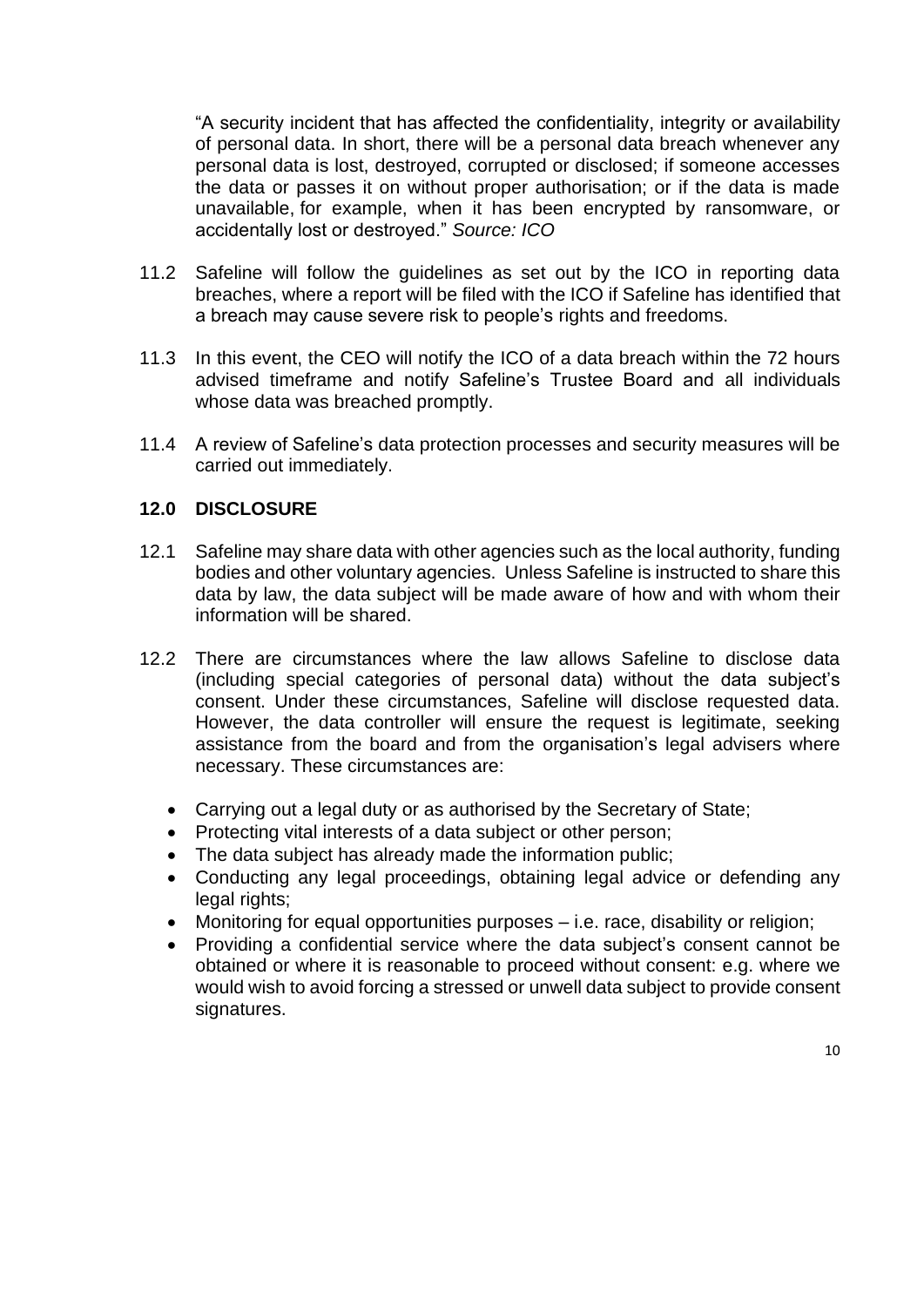#### **13.0 DATA SUBJECT ACCESS REQUESTS AND ACCURACY**

- 13.1 All data subjects are entitled to be informed about:
	- What information Safeline holds about them and why Safeline is processing their data;
	- How to gain access to it;
	- How to keep it up to date;
	- The length of time it will be stored for;
	- The lawful circumstances in which their data may be shared;
	- How Safeline is meeting its data protection obligations;
	- How to complain if they believe their data has been unlawfully or incorrectly processed.
- 13.2 An individual has the right to receive confirmation that their own personal data is being processed. They can also request a copy of the personal data that is held relating to them, known as a subject access request. Safeline understands that it has a legal obligation to handle subject access request accordingly.
- 13.3 Safeline understands that subject access requests relate to the data held at the time the request was received. If a large amount of data is held about an individual, we may need to ask for more information in order to clarify the request.
- 13.4 Subject access requests can be made in either written or verbal form and the requests do not have to be made to a specific person within the organisation.
- 13.5 An individual can make a request via a third party. In these cases, Safeline will need to be satisfied that the third party making the request is entitled to act on behalf of the individual. It is the third party's responsibility to provide evidence of this entitlement.
- 13.6 The data controller will always verify the identity of anyone (including third parties) making a subject access request before handing over any information. All subject access requests will be recorded on file.
- 13.7 In response to a valid subject access request, the data controller will provide the relevant data within one calendar month starting the day after the of receipt of the access request. Safeline has the right to exceed the response time by a further two calendar months if the request is complex or we have received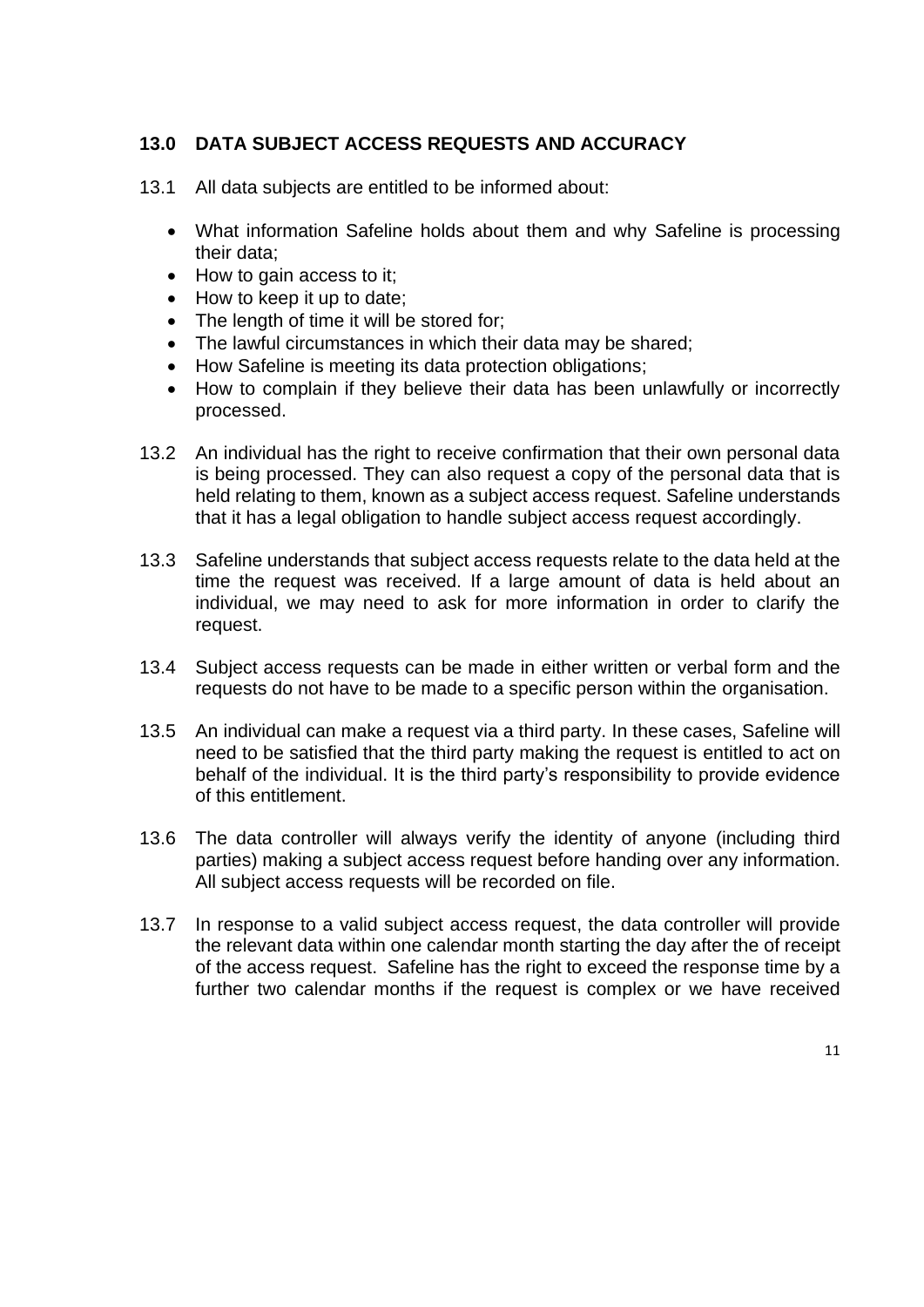multiple requests from the same individual. Safeline may charge a reasonable administrative fee if the request is deemed excessive or unfounded.

- 13.8 Data may be provided electronically or in hard copy format.
- 13.9 The data controller may withhold certain data, including some third-party material, if a duty of confidentiality is owed to the third-party. Third-party means either that the data is about someone else or someone else is the source.
- 13.10 It may be that very occasionally a client is very mentally unwell and reading the information about a traumatic past may present a real concern of a deterioration or harm. Due care should be taken when giving a client a copy of their notes to ensure they have suitable support in place. In rare circumstances, the organisation may seek legal and professional advice if there are concerns that releasing personal information to a client about themselves may cause significant harm to the individual's mental or physical health. Exemptions under Part 5 Schedule 3 relating to the maintenance of confidentiality of child abuse data may also apply.
- 13.11 Any data subject request for their data to be deleted is assessed on a case-bycase basis in accordance with the legislation as outlined in the Data Protection Act of 2018.

#### **14.0 TRAINING**

- 14.1 Everyone processing personal data will be appropriately trained. New employees and volunteers will receive appropriate data protection training as part of their induction to explain how they should process personal information. They will be asked to sign a data protection statement, confirming that they understand their responsibilities regarding data protection.
- 14.2 Counsellors who offer counselling face to face, online or via other distance methods are appropriately trained in using these methods safely and securely as part of their induction.

#### **15.0 ENFORCEMENT**

15.1 All staff must be aware that a breach of the rules and procedures identified in this policy may lead to disciplinary action being taken against them. Significant breaches of this policy will be handled under Safeline's disciplinary procedures.

12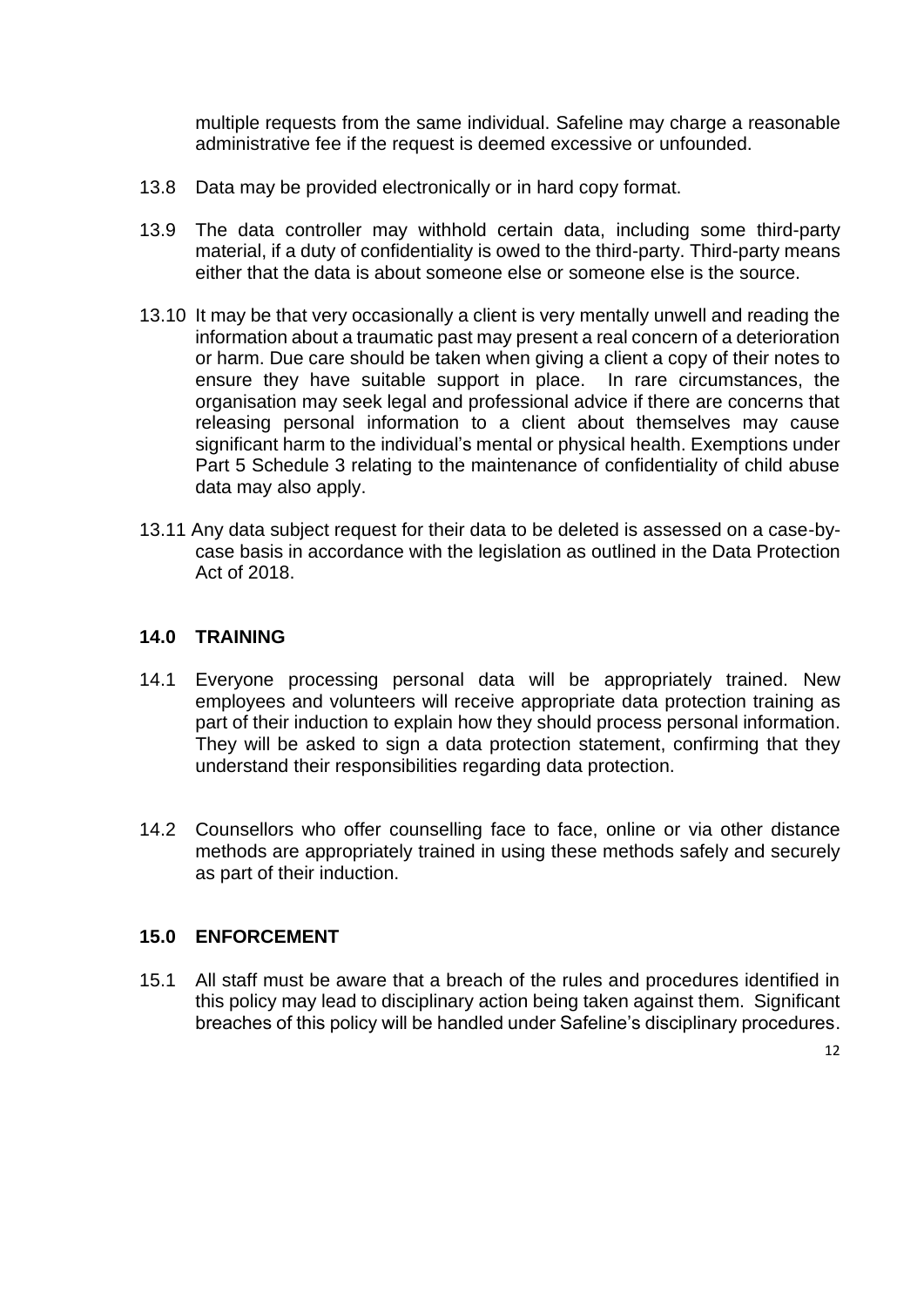#### **16.0 MONITORING AND REVIEW**

- 16.1 Safeline will regularly review and audit the ways personal information is gathered, held, managed and used and evaluate its methods and performance in handling personal information. Outcomes following a review and updates on staff training, will be reported to the Board of Trustees.
- 16.2 This policy will be updated as necessary to reflect best practice in data management, security and control and to ensure compliance with any changes or amendments made to the Data Protection Act 2018.
- 16.3 In case of any queries or questions in relation to this policy please contact the Safeline Data Protection Officer.

#### **17.0 LINKS WITH OTHER POLICIES**

- IT Policy
- Confidentiality Policy
- Employee Handbook
- Trustee Handbook
- Volunteers Policy
- Child Protection Policy
- Adults at Risk Policy
- Data Privacy Statement Employees, Volunteers, Trustees, Client (document)
- Joint Data Sharing Agreement (document)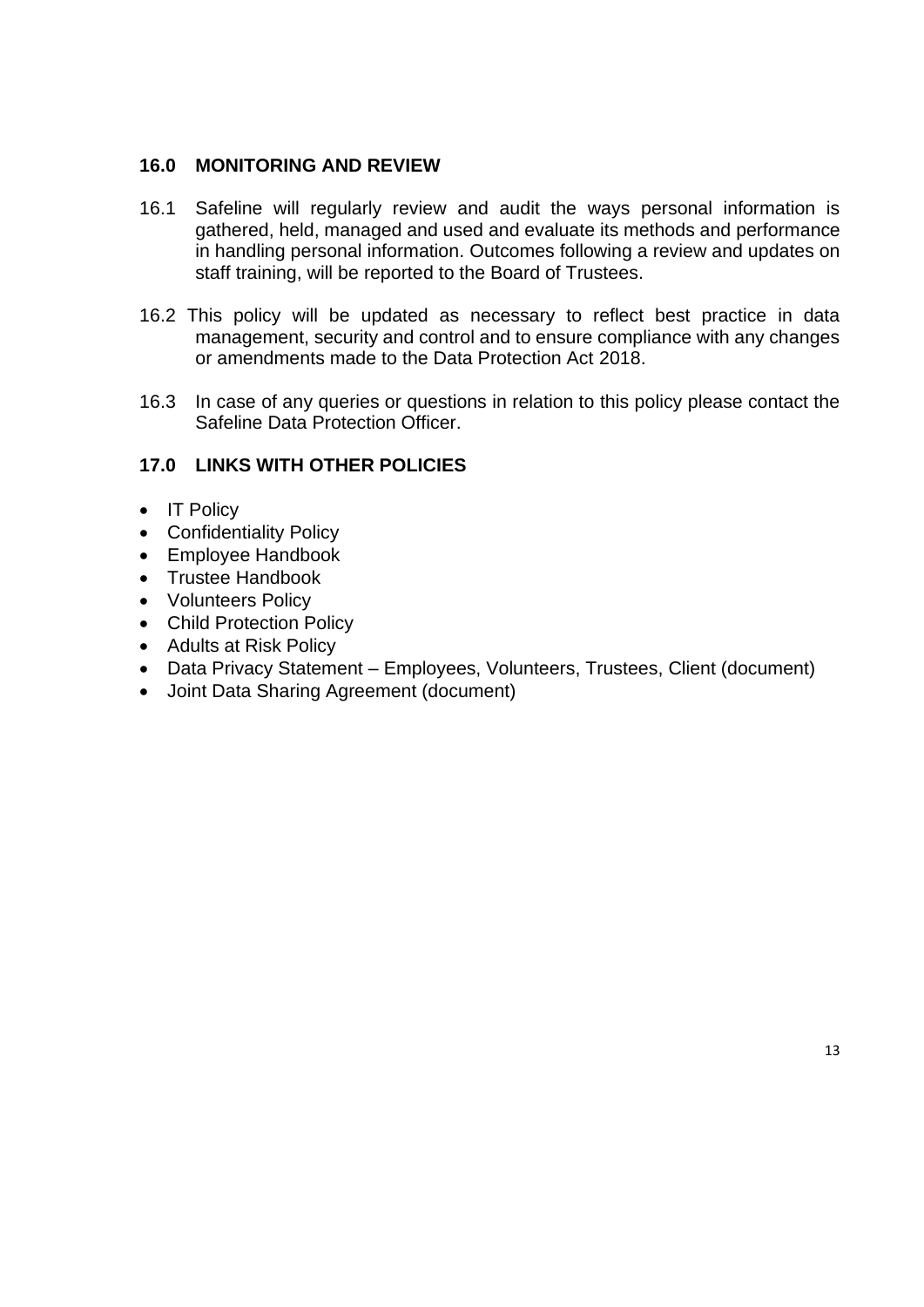

Appendix 1

Source: ico.org.uk

# A QUICK 'HOW TO COMPLY' CHECKLIST

This short checklist will help you comply with the Data Protection Act (2018). Being able to answer 'yes' to every question does not guarantee compliance, but it should mean that you are heading in the right direction.

- Do I really need this information about an individual? Do I know what I'm going to use it for?
- Do the people whose information I hold know that I've got it, and are they likely to understand what it will be used for?
- Am I satisfied the information is being held securely, whether it's on paper or on computer? And what about my website? Is it secure?
- Am I sure the personal information is accurate and up to date?
- Do I delete/destroy personal information as soon as I have no more need for it?
- Is access to personal information limited only to those with a strict need to know?
- If I want to put staff details on our website have I consulted with them about this?
- If I use CCTV, is it covered by the Act? If so, am I displaying notices telling people why I have CCTV? Are the cameras in the right place, or do they intrude on anyone's privacy?
- If I want to monitor staff, for example by checking their use of email, have I told them about this and explained why?
- Have I trained my staff in their duties and responsibilities under the Act, and are they putting them into practice?
- If I'm asked to pass on personal information, am I and my staff clear when the Act allows me to do so?
- Would I know what to do if one of my employees or individual customers asks for a copy of information I hold about them?
- Do I have a policy for dealing with data protection issues?
- Do I need to notify the Information Commissioner?
- If I have already notified, is my notification up to date, or does it need removing or amending?